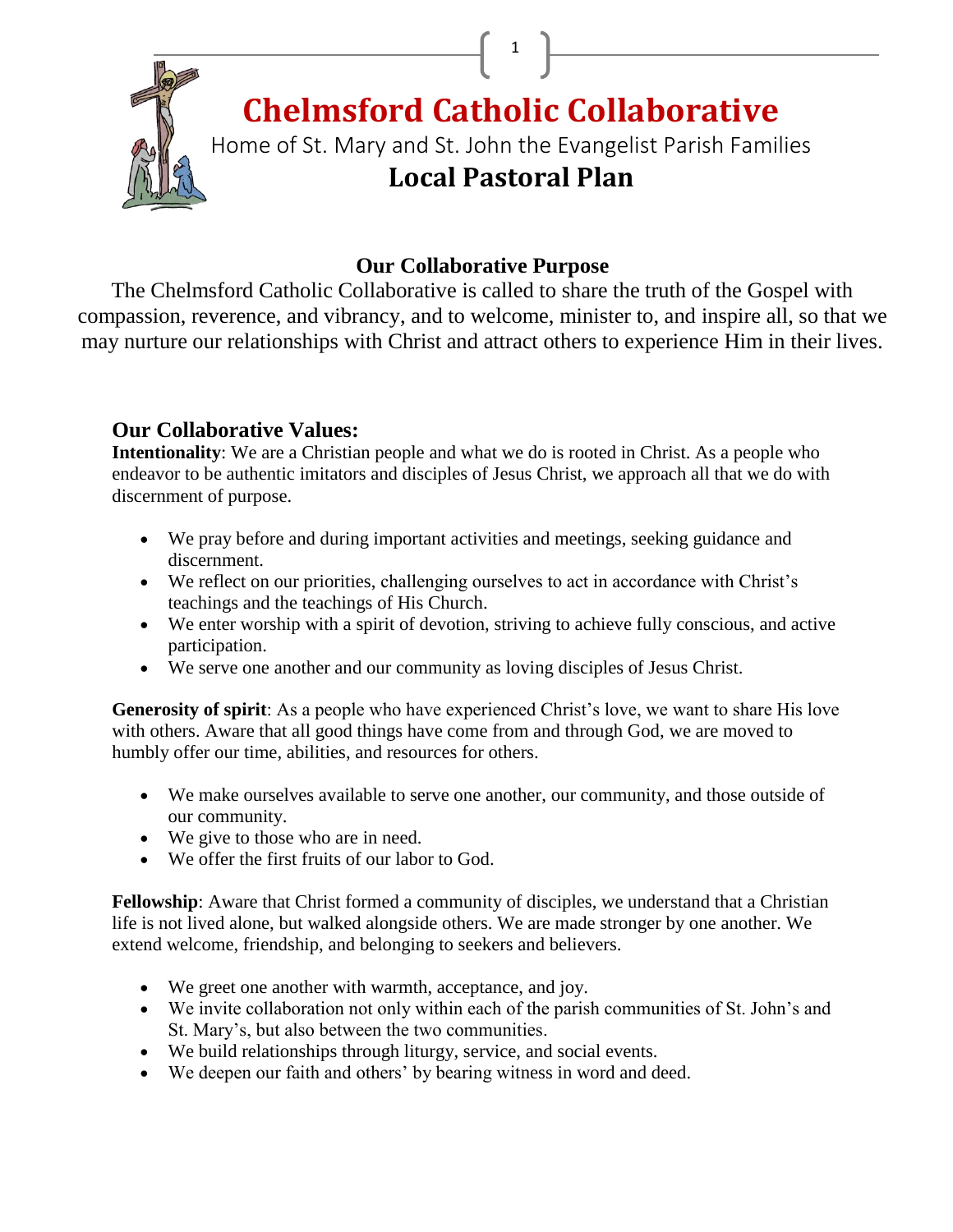2 of 4



**Chelmsford Catholic Collaborative**

Home of St. Mary and St. John the Evangelist Parish Families

**Local Pastoral Plan**

# **Our Collaborative Vision:**

We aspire, through God's grace, to be a community that invites, inspires, and cultivates discipleship. All will be welcomed and encounter a Spirit of Joy rooted in our belief in Christ. Parishioners will feel valued and connected, offering themselves in meaningful ways to Christ's mission and to all facets of parish life. Each person will be supported and challenged on their faith journey, especially through engaging worship, diverse prayer opportunities, and catechesis for all age levels.

# **Our Collaborative Priorities:**

## **1. Fostering Lifelong Faith Formation**

Rationale: Our faith journey never ends. All must grow in their knowledge and love of Christ and His people to fulfill their missions as His disciples.

### **2. Encouraging meaningful connections and relationships throughout the Collaborative**

Rationale: A full Christian life requires communal encouragement and support. Actively engaging in parish life allows us to make connections with other parishioners.

### **3. Providing outreach to the greater community through presence and service**

Rationale: The Body of Christ is a community which expresses itself through welcoming, acceptance, mercy, and comfort. We follow the Great Commission by reaching out beyond our church walls.

## **4. Promoting a culture of vocations to the diocesan priesthood and marriage**

Rationale: As a Christian people, we thrive by God's grace. We experience that grace through our priests' celebration of the sacraments and in our families, particularly in marriages centered in Christ.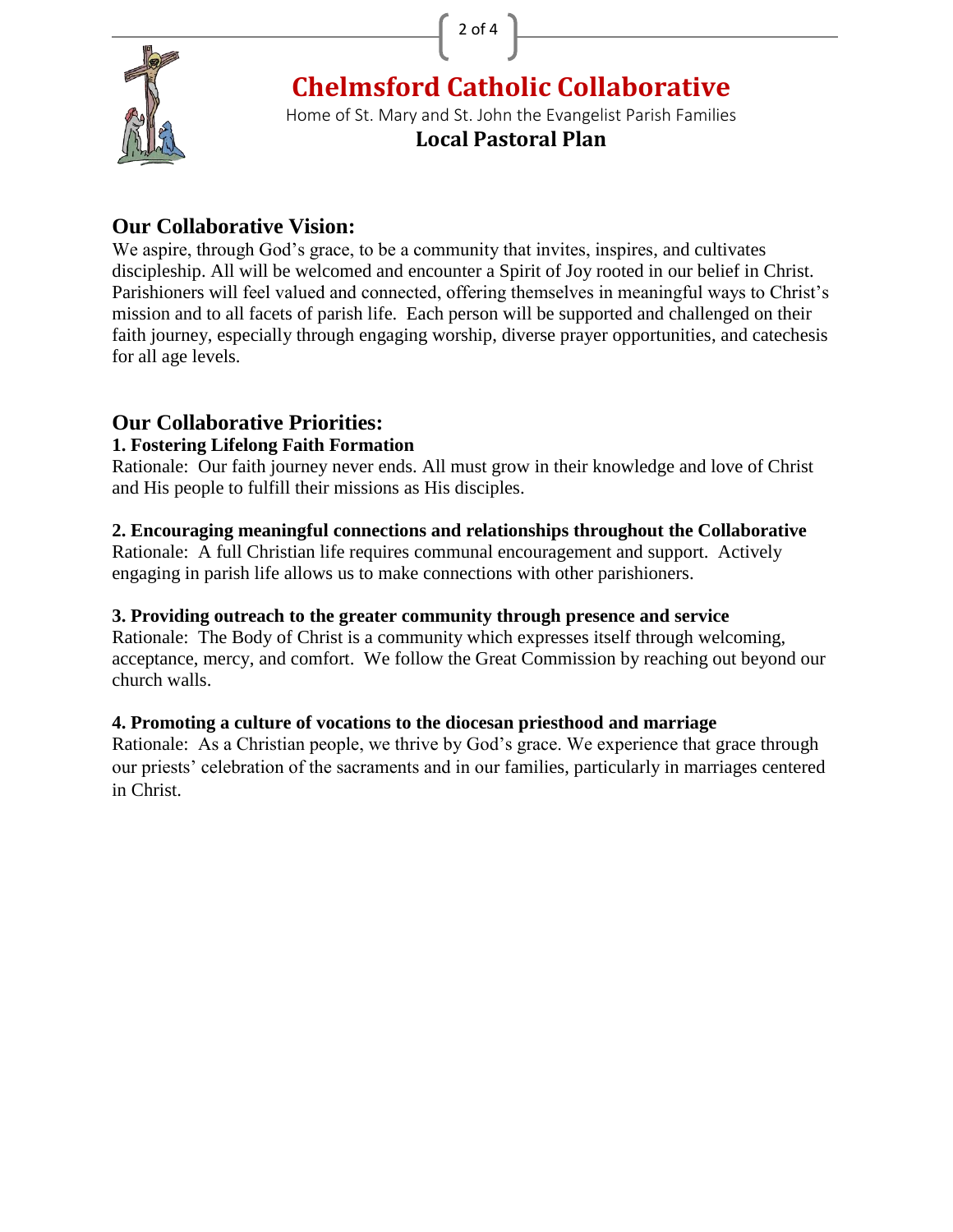



**Chelmsford Catholic Collaborative**

Home of St. Mary and St. John the Evangelist Parish Families

## **Local Pastoral Plan**

# **Our Collaborative Goals:**

(See Local Pastoral Plan Goal Outline for implementation details on all goals)

## **For Priority #1: Fostering Lifelong Faith Formation**

*Goal: Increase by 10-20 the number of families actively engaged in parish life by May 31, 2021.*

Key Strategies and Milestones:

- Develop a family-centered faith formation process that empowers parents as the primary educators of the faith for sacramental preparation and the intermediary years between First Eucharist and Confirmation (By Feb. 1, 2019)
- Communicate and prepare process (By Sept. 1, 2019)
- Families' engagement to be determined by initial *CCC Discipleship Survey* or by an equivalent metric (By Sept. 31, 2019)
- Implement and evaluate process (By July 15, 2020)
- Prepare, implement, observe, and evaluate the revised process, including re-conducting the *CCC Discipleship Survey* (By May 31, 2021)

#### *Goal: Advance 15-20 adults along the Thresholds of Conversion and Phases of Intentional Discipleship by May 31, 2021.*

Guided by the RCAB Document, *Forming Disciples: Living the Great Commission*, we will develop intentional pathways through the thresholds of conversion and phases of discipleship for the adults in our parishes.

Key Strategies and Milestones

- Form and train Adult Faith Formation Committee to develop intentional pathways along the thresholds of conversion and phases of discipleship for the adults in our parishes (By June, 2018)
- Investigate and select process(es) (By May 31, 2019)
- Prepare and implement selected process(es) (By May 31, 2020)